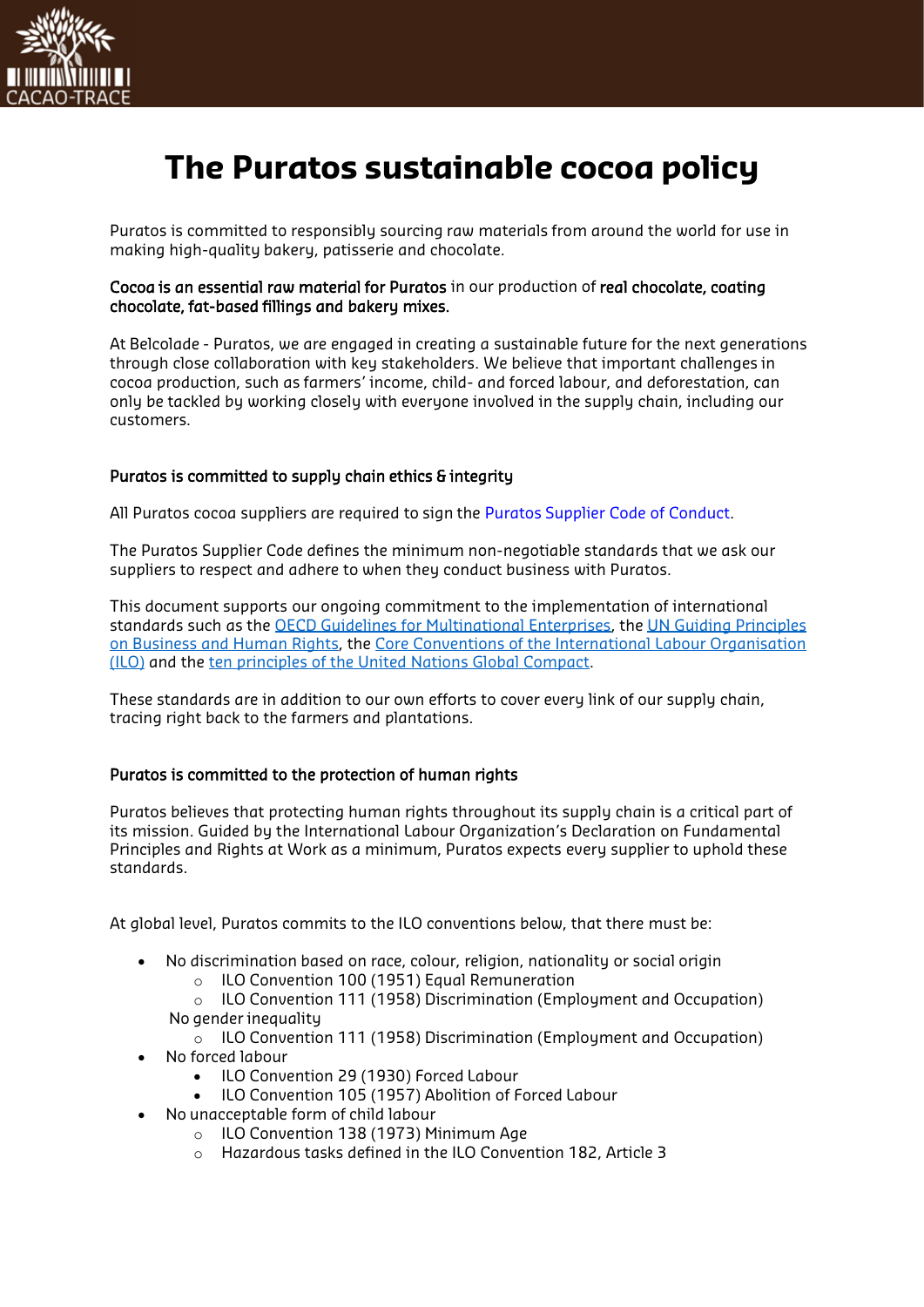

- No exploitation of people or local communities:
	- o a healthy work environment must be ensured;
	- o the land rights of local communities must be respected;
	- o and the rights of indigenous peoples must be respected.

### Puratos is committed to a cocoa supply chain that is free of deforestation and forest-positive

Puratos is conscious of the cocoa-related environmental challenges and the threat of global warming. As a leading food company, Puratos plays an active environmental role in its cocoa supply chain. At global level, we intend to achieve carbon neutrality by 2025 and water balance neutrality by 2030.

- No deforestation, but also forest restoration: tropical forests hold large stores of carbon and contain rare, threatened or endangered ecosystems that are critical for local communities. Forested areas of high carbon stock (HCS) and high conservation value (HCV) are therefore being protected, whilst rights-based restoration of forest areas is being implemented.
- Agroforestry: sustainable and climate-smart cocoa farming enables producers to maintain critical habitats and regenerates the natural capital of soil, water and natural ecosystems.

#### Puratos is committed to supporting farmers and sourcing certified & verified sustainable cocoa

- Puratos supports, and has implemented since October 1st 2020, the Living Income Differential (LID) initiative in Ivory Coast and Ghana.
- By 2025, 100% of our Belgian chocolate production will comply with the Belgian Beyond Chocolate initiative and 75% of Puratos's global cocoa supply will be sustainable. 20% of our cocoa ingredient sourcing will be within the more rigorous requirements of the [Cacao-Trace](https://www.puratos.com/content/dam/corporate/documents/CT%20Standard.pdf) Program.
- By 2030, Puratos will comply with the Beyond Chocolate initiatives on farmer income and forests, 100% of the Puratos Group cocoa ingredients will be sustainably sourced and 30 % of our cocoa ingredient sourcing will be part of the Cacao-Trace Program.
- Puratos has been part of The Cocoa Forest Initiative since 2020.

## Cacao-Trace

In certain fields, Puratos goes much further than industry standards require. An illustration of our strong commitment to sustainability is [Cacao-Trace,](https://www.puratos.com/product-categories/chocolate/cacao-trace) our unique, sustainable strategy that focuses on taste and is the ultimate answer to the responsible sourcing of cocoa.

Thanks to the creation of value through better tasting cocoa, we can share value all the way back to the farmers. The Cacao-Trace Program guarantees a premium price and a unique chocolate bonus of 10 euro cents per kilo of chocolate sold, 100% of which is paid to the farmers through cash distribution or community projects.

With Cacao-Trace, we believe we can make a real and long-term positive impact on farmers and their families' quality of life.